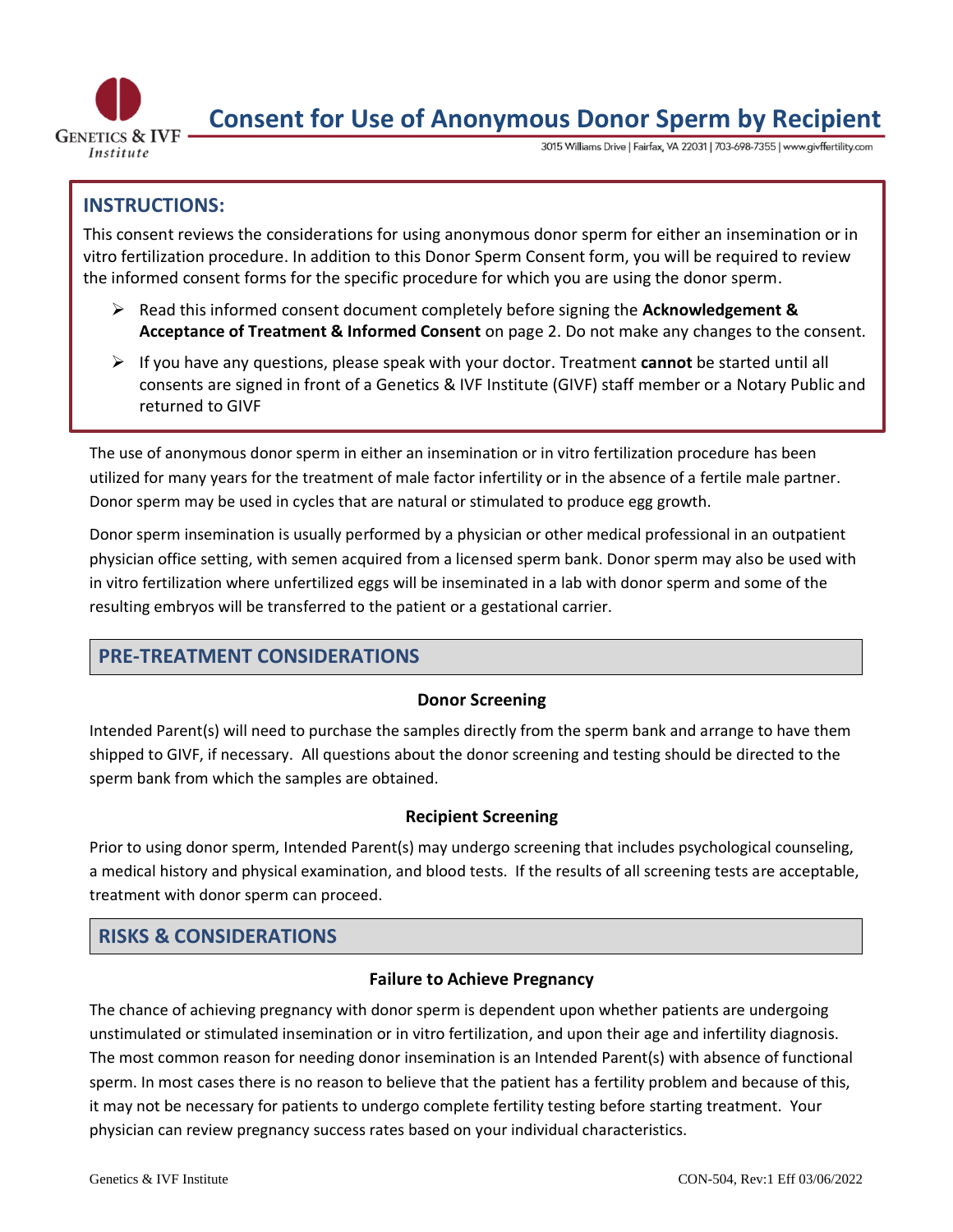

#### **Confidentiality**

Except as required by law, all information about recipients of donor sperm obtained during this treatment will be handled confidentially and neither the patient's identity nor their specific medical or psychological details will be revealed by GIVF.

#### **Legal Considerations**

Any questions about the legal status of the donor, recipient, and/or intended parent(s) should be directed towards individual legal counsel. GIVF encourages Intended Parent(s) to seek legal consultation about the specific parentage laws in their jurisdiction(s) before utilizing donor sperm.

#### **Assisted Reproductive Procedures**

The procedures for intrauterine insemination and in vitro fertilization are discussed in their respective informed consent forms, which will need to be reviewed and signed.

## **ACKNOWLEDGEMENT & ACCEPTANCE OF INFORMED CONSENT**

I/we have read the entire "Informed Consent for Using an Anonymous Donor's Sperm," and have been informed of the available alternatives, and risks and benefits of such alternatives have been advised of the risks and benefits of undergoing the procedures required and the possible alternatives thereto and have had the opportunity to ask any questions. This information has been supplemented by my/our consultation with my/our medical team. I/We have had the opportunity to ask questions and all my/our questions have been answered to my/our satisfaction. I/We understand that there is no guarantee that pregnancy will occur, and if pregnancy does occur, there is no guarantee that it will proceed to livebirth.

I/We understand this Informed Consent for Use of Anonymous Donor Sperm will remain in effect until one of the following events occurs: one (1) calendar year has passed from the date of signature; death of patient; or written notice to GIVF of withdrawal of consent by the patient and/or the patient's partner, if applicable.

| PATIENT:                                                                         | <b>PARTNER:</b> | $\Box$ N/A |  |  |
|----------------------------------------------------------------------------------|-----------------|------------|--|--|
|                                                                                  |                 |            |  |  |
|                                                                                  |                 |            |  |  |
|                                                                                  |                 |            |  |  |
| ,我们也不会有什么。""我们的人,我们也不会有什么?""我们的人,我们也不会有什么?""我们的人,我们也不会有什么?""我们的人,我们也不会有什么?""我们的人 |                 |            |  |  |
|                                                                                  |                 |            |  |  |
|                                                                                  |                 |            |  |  |
|                                                                                  |                 |            |  |  |